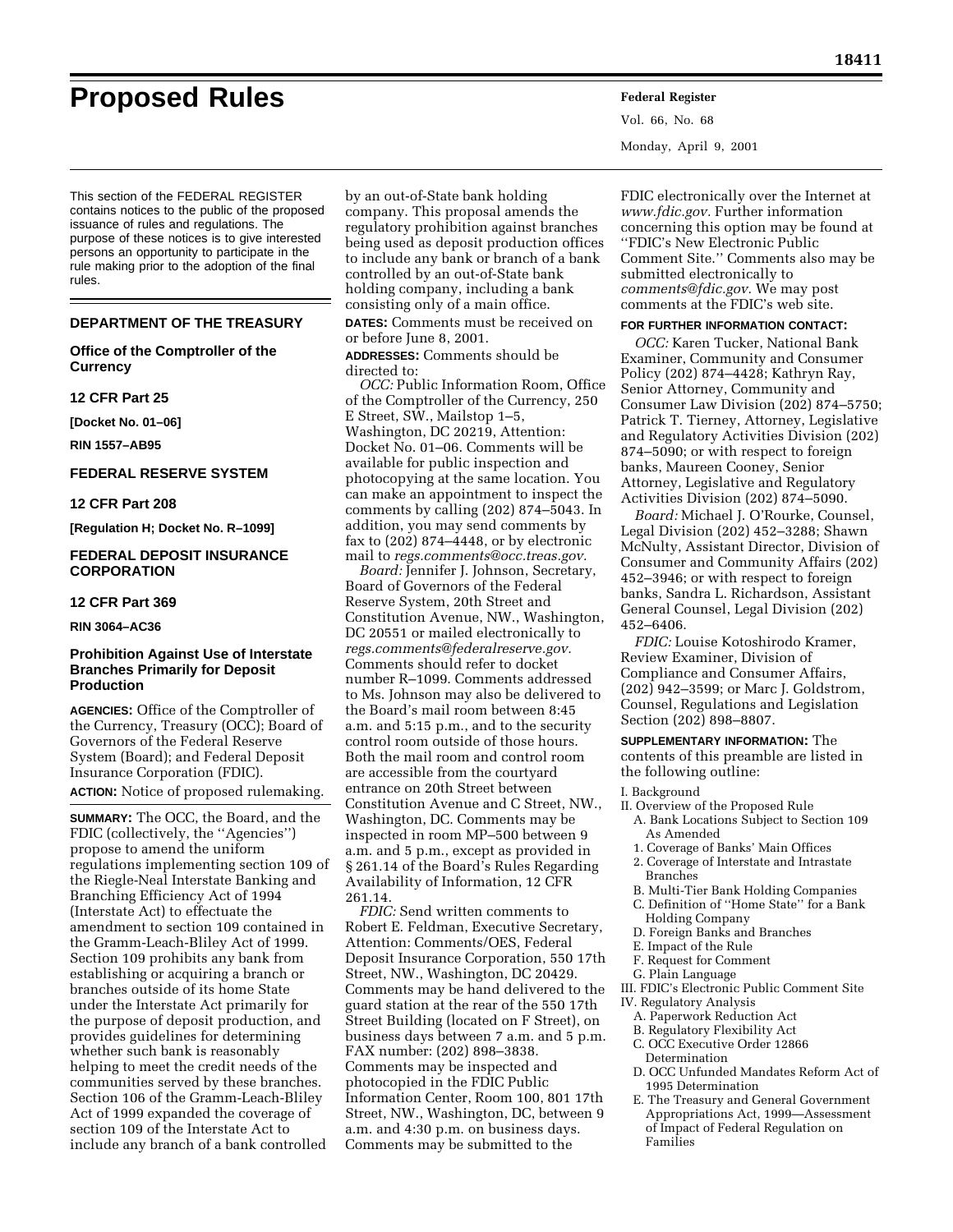#### **I. Background**

The Interstate Act<sup>1</sup> provides expanded authority for a domestic or foreign bank to establish or acquire a branch in a State other than the bank's home State. Section 109 of the Interstate Act requires the Agencies to prescribe uniform rules that prohibit the use of the Act's interstate branching authority primarily for the purpose of deposit production.2 Congress enacted section 109 to ensure that the new interstate branching authority provided by the Interstate Act would not result in the taking of deposits from a community without banks reasonably helping to meet the credit needs of that community. *See* H.R. Conf. Rep. No. 103–651, at 62 (1994).

As required by section 109, the agencies issued a joint final rule implementing section 109. 62 FR 47728 (September 10, 1997). This rule provides that, beginning no earlier than one year after a bank establishes or acquires a covered interstate branch, the appropriate agency will determine whether the bank satisfies a loan-todeposit ratio screen that has been established by section 109.

The loan-to-deposit ratio screen compares a bank's loan-to-deposit ratio within the State where the bank's covered interstate branches are located (statewide loan-to-deposit ratio) with the loan-to-deposit ratio of all banks chartered or headquartered in that State (host State loan-to-deposit ratio).3 If the bank's statewide loan-to-deposit ratio is at least 50 percent of the host State loanto-deposit ratio, no further analysis is required. If, however, the appropriate agency determines that the bank's statewide loan-to-deposit ratio is less than 50 percent of the host State loanto-deposit ratio, then the agency must perform a credit needs determination. A credit needs determination would also be performed if the appropriate agency determines that reasonably available data does not exist that permits the agency to determine the bank's statewide loan-to-deposit ratio. Under the credit needs determination, the appropriate agency reviews the activities of the bank, such as its lending activity and its performance under the Community Reinvestment Act (CRA), and determines whether the bank is reasonably helping to meet the credit needs of the communities served by the bank in the host State.

A bank that fails the loan-to-deposit ratio screen and that receives a determination that it is not reasonably helping to meet the credit needs of the communities served by the bank's interstate branches could be subject to sanctions under section 109.

Section 106 of the Gramm-Leach-Bliley Act of 1999 (GLBA), Pub. L. 106– 102, 113 Stat. 1338 (November 12, 1999), amends section 109 by changing the definition of an interstate branch to include any branch of a bank controlled by an out-of-State bank holding company (as defined in section 2(o)(7) of the Bank Holding Company Act of 1956 (BHC Act)). Any branch of a bank controlled by an out-of-State bank holding company is an ''interstate branch'' for purposes of section 109. The agencies are proposing to conform their uniform regulations made to this amendment by the GLBA.

#### **II. Overview of the Proposed Rule**

As discussed in the Background section, section 109 prohibits the use of the interstate banking and branching authority granted by the Interstate Act to engage in interstate branching primarily for the purpose of deposit production. Prior to the GLBA, this prohibition applied to any bank that established or acquired, directly or indirectly, a branch under the authority of the Interstate Act or amendments to any other provision of law made by the Interstate Act. In accordance with the amendments to section 109 adopted by the GLBA, the proposed rule broadens this prohibition to apply not only to branches established pursuant to the Interstate Act, but also to any bank or branch of a bank controlled by an out-of-State bank holding company. Thus, the definition of the term ''covered interstate branch'' would be revised to include any bank or branch of a bank controlled by an out-of-State bank holding company. We further propose to make conforming changes to our regulations 4 to revise the definition of ''host state'' and to clarify that the loanto-deposit ratio screen will be applied to a bank, or branch of a bank, controlled by an out-of-State bank holding company in the same manner as the screen is applied to a covered interstate branch under the current rule.

# *A. Bank Locations Subject to Section 109 as Amended*

Prior to the GLBA, section 109's deposit production office prohibition applied only to an interstate branch in

a host State that is acquired or established by an *out-of-State bank* pursuant to the Interstate Act or any amendment made by the Interstate Act. As amended, it now also applies to any branch of a bank controlled by an *outof-State bank holding company.* The legislative history of this amendment indicates that Congress intended that this amendment would expand the scope of section 109 to cover *any* bank or branch of a bank controlled by an out-of-State bank holding company, as discussed below.

#### 1. Coverage of Banks' Main Offices

Coverage under the proposed rule extends to banks controlled by out-of-State bank holding companies, including banks consisting only of a main office. The amendment to section 109 includes banks consisting of only a main office because the purpose of the legislation is to prevent out-of-State bank holding companies from taking deposits out of a community without helping to meet the credit needs of that community. *See* 145 Cong. Rec. H11529 (daily ed. Nov. 4, 1999); 145 Cong. Rec. H5217 (daily ed. July 1, 1999); 144 Cong. Rec. H3133 (daily ed. May 13, 1998). The purpose of the legislation would be negated if banks consisting only of a main office were excluded. For example, out-of-State bank holding companies could take deposits from a host State simply by establishing separately chartered, single-office banks in a host State. Therefore, we have proposed that banks consisting only of a main office and controlled by an outof-State bank holding company be subject to the joint rule.

2. Coverage of Interstate and Intrastate Branches

The amendment to section 109 expands the scope of the rule to include *all* branches of a bank that is controlled by an out-of-State bank holding company. Indeed, Congress intended to apply the section 109 rule to ''*all* branches of a bank owned by an out-of-State holding company,'' not just to previously exempt branches owned by such banks. *See* H.R. Rep. No. 106–74, pt. 1 at 128 (1999) (emphasis added). Thus, the proposed rule applies to all branches of a bank when the bank and its controlling bank holding company have different home states.

#### *B. Multi-Tier Bank Holding Companies*

Section 106 of the GLBA expands the definition of interstate branch to any branch of a bank controlled by an outof-State bank holding company incorporating by reference the BHC Act definition of an ''out-of-State bank

<sup>1</sup>Pub. L. 103–328, 108 Stat. 2338.

<sup>2</sup> 12 U.S.C. 1835a.

<sup>3</sup>Host State loan-to-deposit ratios, based on reasonably available data, are jointly published by the agencies every year.

<sup>4</sup>See 12 CFR 25.62(e) and 25.63(a) (OCC); 12 CFR 208.7(b)(4) and 208.7(c)(1) (Federal Reserve); 12 CFR 369.2(d) and 369.3(a)(FDIC).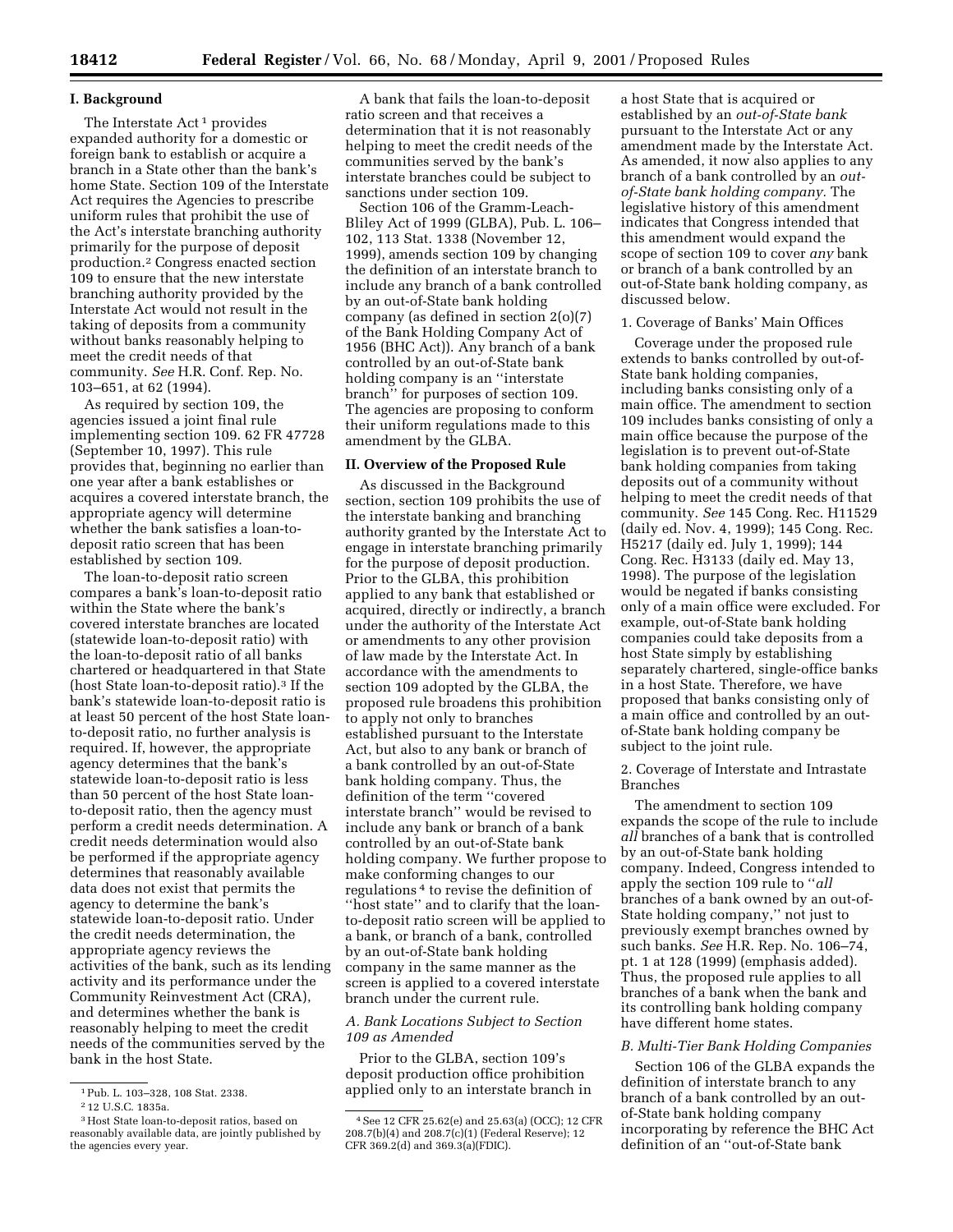holding company.'' 12 U.S.C. 1841(o)(7). *E. Impact of the Rule* We will use the BHC Act definition of control to determine the controlling bank holding company. This is the top tier bank holding company in a multitier bank holding company structure.

# *C. Definition of ''Home State'' for a Bank Holding Company*

The BHC Act defines ''home State'' with respect to a bank holding company as the State where total deposits of all banking subsidiaries are the greatest as of the later of July 1, 1966 or the date on which a company becomes a bank holding company. 12 U.S.C. 1841(o)(4). To determine the home State of a bank holding company, the agencies will determine, from sources available at the agencies, the State where the total deposits of all the banking subsidiaries were the greatest as of the later of July 1, 1966 or the date the bank holding company was formed. We recognize that, in certain cases, the State where the total deposits of all of a bank holding company's subsidiary banks were greatest on July 1, 1966 or at the date of formation of the bank holding company may not be the same State as where the bank holding company subsidiary banks hold the greatest amount of deposits now or at a future date. However, the amendment to section 109 made by the GLBA adopts the BHC Act definition of ''out-of-State bank holding company,'' and the BHC Act definition of ''home State'' is incorporated into that definition.

#### *D. Foreign Banks and Branches*

Section 106 of the GLBA also necessitates an amendment to the definition of ''home state'' for foreign banks with banking operations in the United States. Under U.S. banking law and regulation, foreign banks may be treated as banking institutions, bank holding companies, or both, depending on the nature of their operations in the United States. For purposes of determining whether a U.S. branch of a foreign bank is a covered interstate branch, a foreign bank's home state is determined under section 5 of the International Banking Act of 1978 (12 U.S.C. 3103) and section 211.22 of the Federal Reserve's Regulation K (12 CFR 211.22). For purposes of determining whether a branch of a U.S. bank controlled by a foreign bank is a covered interstate branch, a foreign bank's home state is determined in accordance with 12 U.S.C. 1841(o)(4) as discussed above in section II C. of this preamble regarding U.S. bank holding companies. A foreign bank may have different home states with respect to direct offices and subsidiary banks.

The proposed rule is unlikely to have any impact on the vast majority of banks. Consistent with section 109 when it was first enacted, the proposed rule does not impose any new record keeping requirements on affected institutions. We use existing data to determine the loan-to-deposit ratio screen.

Moreover, there is no additional burden imposed as a result of the credit needs determination. In order to make that determination, the appropriate agency will review the activities of the bank, such as its lending activity and its performance under the CRA,5 and evaluate whether the bank is reasonably helping to meet the credit needs of the communities served by the bank in the host State.

The only circumstance in which the proposed rule would impose a burden on banks is if the bank fails both the loan-to-deposit ratio screen and the credit needs determination. Accordingly, while the statutory amendment and this proposed rule extend the scope of the DPO rule, this extended scope is unlikely to affect most institutions.

#### *F. Request for Comment*

We invite public comment on all aspects of the proposed rule. In particular, we request comment on the coverage of main offices and interstate and intrastate branches, the treatment of multi-tier bank holding companies, the definition of ''home state'' for an out-ofstate bank holding company, and the treatment of foreign banks and branches. Each of these issues is discussed elsewhere in this preamble, and we

invite comment on the views expressed therein.

The Agencies also seek comments on the impact of this proposal on community banks. Community banks operate with more limited resources than larger institutions and may present a different risk profile. We believe that this rule will not have a significant impact on community banks. Nevertheless we specifically request comment on the impact of the proposal on community banks' current resources and available personnel with the requisite expertise, and whether the goals of the proposed regulation could be achieved, for community banks, through an alternative approach.

#### *G. Plain Language*

Section 722 of the GLBA (12 U.S.C. 4809) requires each federal banking agency to use plain language in all proposed and final rules published after January 1, 2000. To this end, we invite your comments on how to make the changes proposed by this rulemaking easier to understand.

### **III. FDIC's Electronic Public Comment Site**

The FDIC has included a page on its web site to facilitate the submission of electronic comments in response to this general solicitation (the EPC site). The EPC site provides an alternative to the written letter and may be a more convenient way for you to submit your comments. Commenting through the EPC site helps the FDIC more accurately and efficiently analyze comments submitted electronically. If you submit your comments through the EPC site your comments will receive the same consideration that they would receive if submitted in hard copy to the FDIC's street address. Information provided through the EPC site will be used by the FDIC only to assist in its analysis of the proposed regulation. The FDIC will not use an individual's name or any other personal identifier of an individual to retrieve records or information submitted through the EPC site. Like comments submitted in hard copy to the FDIC's street address, EPC site comments will be made available in their entirety (including the commenter's name and address if the commenter chooses to provide them) for public inspection.

The EPC site will be available on the FDIC's home page at *http:// www.fdic.gov.* You will be able to provide comments directly on any of the sections of the proposed regulation. You will also be able to view the regulation and Supplementary Information sections that relate to your comments

<sup>5</sup>Some entities that could be subject to section 109, including certain special purpose banks and uninsured branches of foreign banks, are not evaluated for CRA performance by the Agencies. For such entities, we will continue to use the CRA regulations as guidelines in making a credit needs determination. The CRA regulations provide only guidance to assess whether activities identified by these institutions help to meet the community's credit needs, and do not obligate the institutions to have a record of performance under the CRA or require that the institutions pass any performance tests in the CRA regulations. We also will continue to give substantial weight to the factor relating to specialized activities in making a credit needs determination for institutions not evaluated under the CRA. For example, most branches of foreign banks derive substantially all their deposits from wholesale deposit markets, which are generally national or international in scope. This approach is consistent with section 109's overall purpose of preventing banks from using the Interstate Act to establish branches primarily to gather deposits in their host state without reasonably helping to meet the credit needs of the communities served by the bank in the host state. See Prohibition Against use of Interstate Branches Primarily for Deposit Production, 62 FR 47728, 47732–33 (September 10, 1997) (codified at 12 CFR parts 25, 208, 211, 369).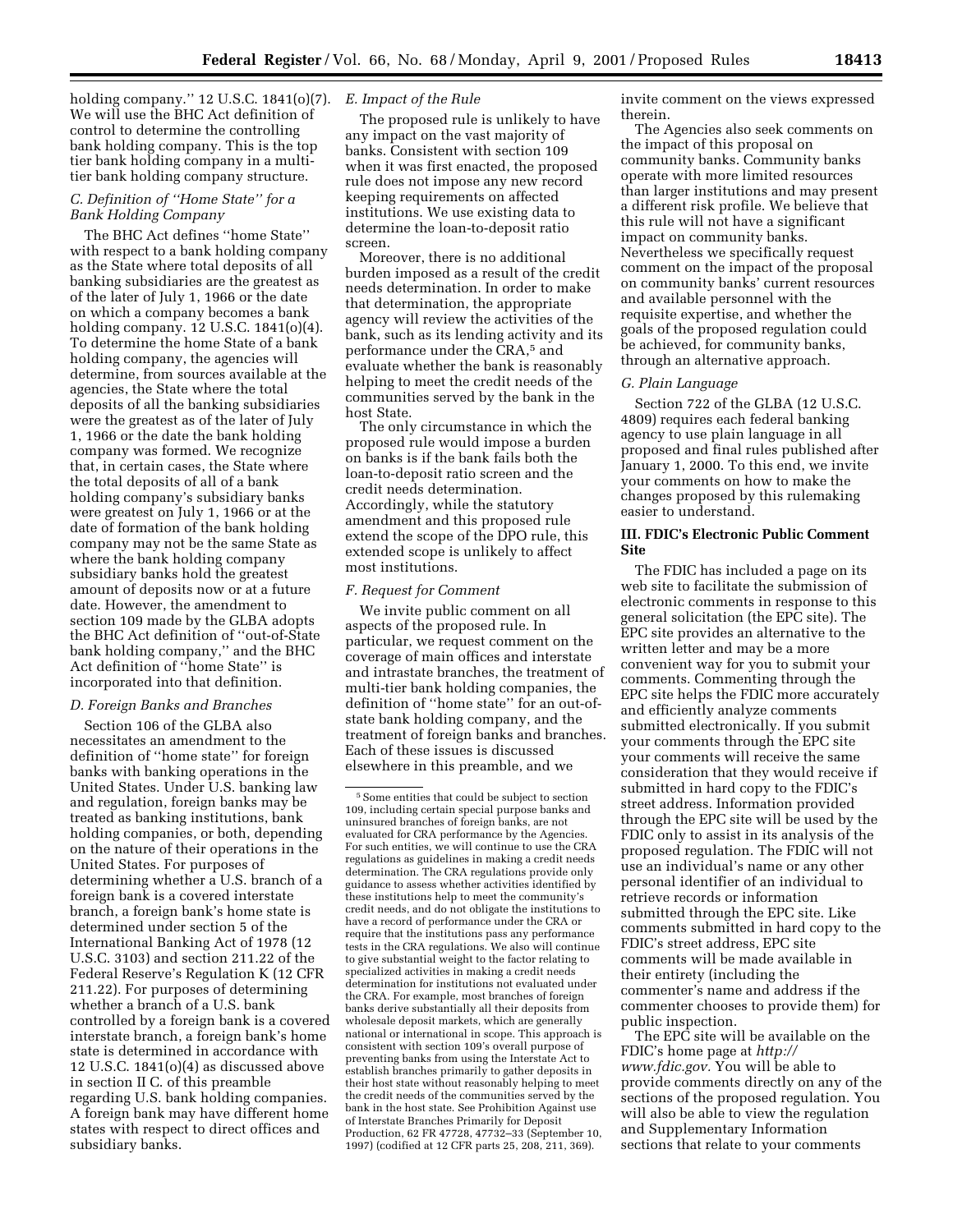directly on the site. The FDIC encourages you to provide written comments in the spaces provided. Written comments enable the FDIC to thoughtfully consider possible changes to the proposed regulation.

The FDIC is also interested in your feedback on the EPC site. We have provided a space for you to comment on the site itself. Answers to this question will help the FDIC evaluate the EPC site for use in future rulemaking.

At the conclusion of the EPC site, you will have an opportunity to provide us with your name, indicate whether you are an individual, bank, trade association, or government agency, and provide the name of the organization you represent, if applicable. Whether you choose to respond to these questions is entirely up to you. Any responses received may help the FDIC to better understand the public comments it receives.

#### **IV. Regulatory Analysis**

#### *A. Paperwork Reduction Act*

The agencies have determined that this proposal does not involve a collection of information pursuant to the provisions of the Paperwork Reduction Act, 44 U.S.C. 3501 et seq.

#### *B. Regulatory Flexibility Act*

*OCC:* Pursuant to section 605(b) of the Regulatory Flexibility Act, the OCC certifies that this proposal will not have a significant economic impact on a substantial number of small entities. Section 109 requires that the agencies use only available information to conduct their analyses. Consistent with this requirement, this proposal does not impose any additional paperwork or regulatory reporting requirements.

*Board:* Pursuant to section 605(b) of the Regulatory Flexibility Act (5 U.S.C. 601 et seq.), the Board certifies that the proposed rule will not have a significant economic impact on a substantial number of small entities. Review for compliance with section 109 is conducted at the same time that the Community Reinvestment Act review is performed. Consistent with the requirement that the agencies use only available information to conduct a section 109 review, the proposed rule does not impose any additional regulatory burden on banks beyond what is required by statute. The burden to conduct the review and use only available data is on the banking regulatory agencies. Thus, the proposed rule will not have a significant economic impact on a substantial number of small entities.

*FDIC:* Pursuant to section 605(b) of the Regulatory Flexibility Act (5 U.S.C.

601 et seq.), the FDIC certifies that the proposed rule will not have a significant economic impact on a substantial number of small entities. The rule would extend coverage of section 109 to some additional institutions, including small entities. However, based on previous examination experience, we estimate that one or fewer institutions per year will experience any cost in connection with complying with the rule. Thus, the proposed rule will not have a significant economic impact on a substantial number of small entities.

### *C. OCC Executive Order 12866 Determination*

The OCC has determined that its portion of the proposed rulemaking is not a significant regulatory action under Executive Order 12866.

#### *D. OCC Unfunded Mandates Reform Act of 1995 Determination*

Section 202 of the Unfunded Mandates Reform Act of 1995, Pub. L. 104–4 (Unfunded Mandates Act) requires that an agency prepare a budgetary impact statement before promulgating a rule that includes a Federal mandate that may result in expenditure by State, local, and tribal governments, in the aggregate, or by the private sector, of \$100 million or more in any one year. If a budgetary impact statement is required, section 205 of the Unfunded Mandates Act also requires an agency to identify and consider a reasonable number of regulatory alternatives before promulgating a rule. The OCC has determined that this final rule will not result in expenditures by State, local, and tribal governments, or by the private sector, of \$100 million or more. Accordingly, the OCC has not prepared a budgetary impact statement or specifically addressed the regulatory alternatives considered.

*E. The Treasury and General Government Appropriations Act, 1999— Assessment of Impact of Federal Regulation on Families*

The FDIC has determined that this proposed rule will not affect family well-being within the meaning of section 654 of the Treasury and General Government Appropriations Act, 1999, Pub. L. 105–277, 112 Stat. 2681.

#### **List of Subjects**

#### *12 CFR Part 25*

Community development, Credit, Investments, National banks, Reporting and recordkeeping requirements.

#### *12 CFR Part 208*

Accounting, Agriculture, Banks, banking, Confidential business

information, Crime, Currency, Federal Reserve System, Mortgages, Reporting and recordkeeping requirements, Securities.

# *12 CFR Part 369*

Banks, banking, Community development.

#### **Department of the Treasury**

# **Office of the Comptroller of the Currency**

# *12 CFR Chapter I*

#### **Authority and Issuance**

For the reasons set forth in the joint preamble, the Office of the Comptroller of the Currency proposes to amend part 25 of chapter I of title 12 of the Code of Federal Regulations as follows:

# **PART 25—COMMUNITY REINVESTMENT ACT AND INTERSTATE DEPOSIT PRODUCTION REGULATIONS**

1. The authority citation for part 25 continues to read as follows:

**Authority:** 12 U.S.C. 21, 22, 26, 27, 30, 36, 93a, 161, 215, 215a, 481, 1814, 1816, 1828(c), 1835a, 2901 through 2907, and 3101 through 3111.

2. Amend § 25.62 by:

A. Revising paragraphs (b), (d) and (e); B. Redesignating paragraphs (g) and

(h) as paragraphs (h) and (i)

# respectively; and

C. Adding a new paragraph (g) to read as follows:

# **§ 25.62 Definitions.**

\* \* \* \* \*

(b) *Covered interstate branch* means: (1) Any branch of a national bank, and any Federal branch of a foreign bank, that:

(i) Is established or acquired outside the bank's home state pursuant to the interstate branching authority granted by the Interstate Act or by any amendment made by the Interstate Act to any other provision of law; or

(ii) Could not have been established or acquired outside of the bank's home state but for the establishment or acquisition of a branch described in paragraph (b)(1)(i) of this section; or

(2) Any bank or branch of a bank controlled by an out-of-state bank holding company.

- \* \* \* \* \*
	- (d) *Home state* means:

(1) With respect to a state bank, the state that chartered the bank,

(2) With respect to a national bank, the state in which the main office of the bank is located;

(3) With respect to a bank holding company, the state in which the total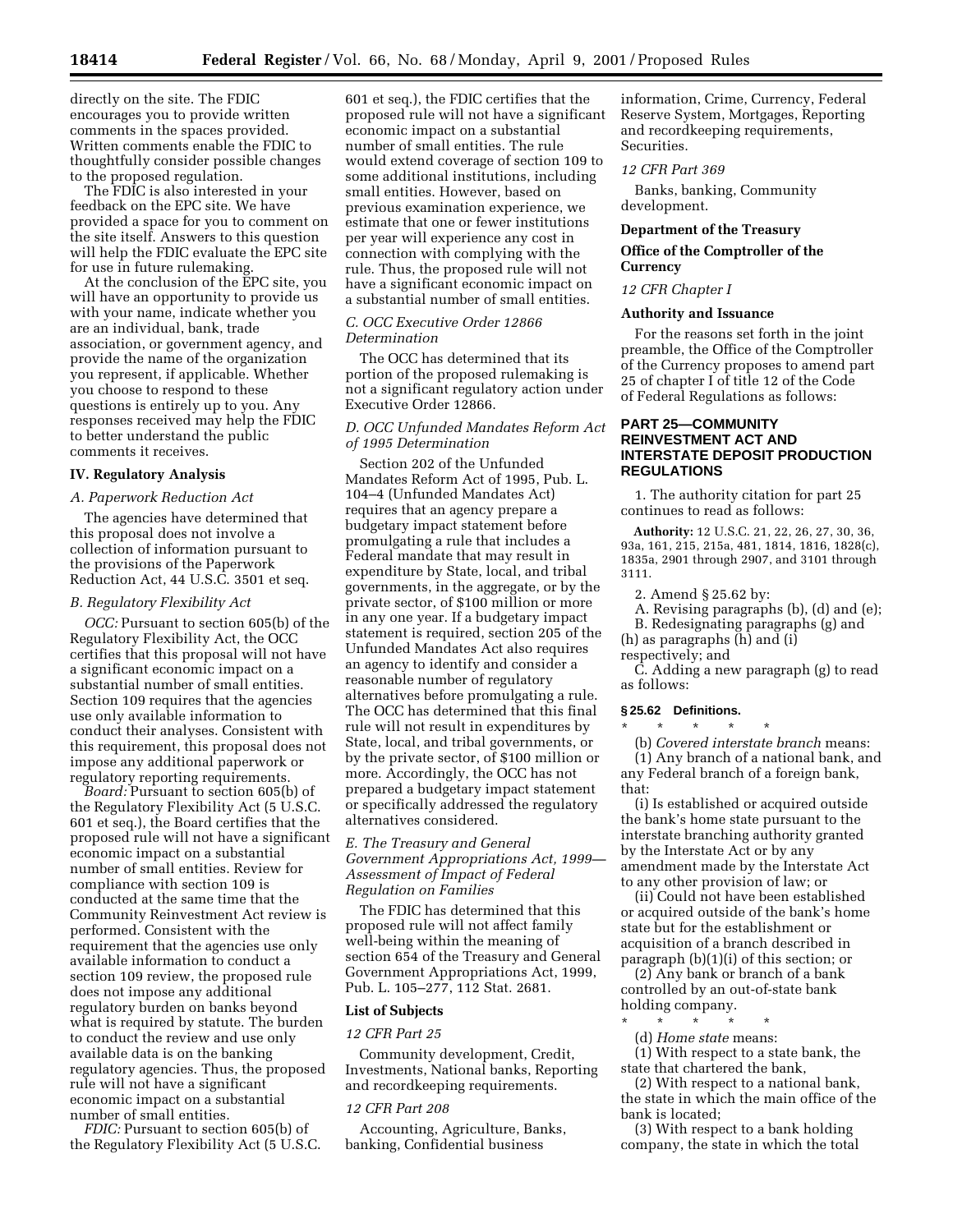deposits of all banking subsidiaries of such company are the largest on the later of:

(i) July 1, 1966; or

(ii) The date on which the company becomes a bank holding company under the Bank Holding Company Act;

(4) With respect to a foreign bank: (i) For purposes of determining whether a U.S. branch of a foreign bank is a covered interstate branch, the home state of the foreign bank as determined in accordance with 12 U.S.C. 3103(c) and 12 CFR 211.22; and

(ii) For purposes of determining whether a branch of a U.S. bank controlled by a foreign bank is a covered interstate branch, the state in which the total deposits of all banking subsidiaries of such foreign bank are the largest on the later of:

(A) July 1, 1966; or

(B) The date on which the foreign bank becomes a bank holding company under the Bank Holding Company Act.

(e) *Host state* means a state in which a covered interstate branch is established or acquired.

\* \* \* \* \* (g) *Out-of-state bank holding company* means, with respect to any state, a bank holding company whose home state is another state. \* \* \* \* \*

3. In § 25.63, paragraph (a) is revised to read as follows:

#### **§ 25.63 Loan-to-deposit ratio screen**

(a) *Application of screen.* Beginning no earlier than one year after a covered interstate branch is acquired or established, the OCC will consider whether the bank's statewide loan-todeposit ratio is less than 50 percent of the relevant host State loan-to-deposit ratio.

\* \* \* \* \*

Dated: March 29, 2001.

**John D. Hawke, Jr.,**

*Comptroller of the Currency.*

# **Federal Reserve System**

*12 CFR Chapter II*

#### **Authority and Issuance**

For the reasons set forth in the joint preamble, the Board of Governors of the Federal Reserve System proposes to amend part 208 of chapter II of title 12 of the Code of Federal Regulations as follows:

# **PART 208—MEMBERSHIP OF STATE BANKING INSITUTIONS IN THE FEDERAL RESERVE SYSTEM (REGULATION H)**

1. The authority citation for part 208 continues to read as follows:

**Authority:** 12 U.S.C. 24, 36, 92a, 93a, 248(a), 248(c), 321–338a, 371d, 461, 481–486, 601, 611, 1814, 1816, 1818, 1820(d)(9), 1823(j), 1828(o), 1831, 1831o, 1831p–1, 1831r–1, 1831w, 1835a, 1882, 2901–2907, 3105, 3310, 3331–3351, and 3906–3909; 15 U.S.C. 78b, 781(b), 781(g), 781(i), 78o–4(c)(5), 78q, 78q–1, and 78w; 31 U.S.C. 5318, 42 U.S.C. 4012a, 4104a, 4104b, 4106 and 4128.

2. In § 208.7, redesignate existing paragraphs (b)(6) and (b)(7) as (b)(7) and (b)(8), respectively, revise paragraphs (b)(2), (b)(3), (b)(4) and (c)(1), and add new paragraph (b)(6) to read as follows:

#### **§ 208.7 Prohibition against use of interstate branches primarily for deposit production.**

\* \* \* \* \*

(b) \* \* \*

(2) *Covered interstate branch* means: (i) Any branch of a state member bank, and any uninsured branch of a foreign bank licensed by a state, that:

(A) Is established or acquired outside the bank's home state pursuant to the interstate branching authority granted by the Interstate Act or by any amendment made by the Interstate Act to any other provision of law; or

(B) Could not have been established or acquired outside of the bank's home state but for the establishment or acquisition of a branch described in paragraph (b)(2)(i) of this section; or

(ii) Any bank or branch of a bank controlled by an out-of-state bank holding company.

(3) *Home state* means:

(i) With respect to a state bank, the state that chartered the bank;

(ii) With respect to a national bank, the state in which the main office of the bank is located;

(iii) With respect to a bank holding company, the state in which the total deposits of all banking subsidiaries of such company are the largest on the later of:

(A) July 1, 1966; or

(B) The date on which the company becomes a bank holding company under the Bank Holding Company Act.

(iv) With respect to a foreign bank: (A) For purposes of determining whether a U.S. branch of a foreign bank is a covered interstate branch, the home state of the foreign bank as determined in accordance with 12 U.S.C. 3103(c) and 12 CFR 211.22; and

(B) For purposes of determining whether a branch of a U.S. bank controlled by a foreign bank is a covered interstate branch, the state in which the total deposits of all banking subsidiaries of such foreign bank are the largest on the later of:

(*1*) July 1, 1966; or

(*2*) The date on which the foreign bank becomes a bank holding company under the Bank Holding Company Act.

(4) *Host state* means a state in which a covered interstate branch is established or acquired.

\* \* \* \* \* (6) *Out-of-state bank holding company* means, with respect to any state, a bank holding company whose home state is another state. \* \* \* \* \*

(c)(1) *Application of screen*. Beginning no earlier than one year after a covered interstate branch is acquired or established, the Board will consider whether the bank's statewide loan-todeposit ratio is less than 50 percent of the relevant host state loan-to-deposit ratio.

\* \* \* \* \*

By order of the Board of Governors of the Federal Reserve System, March 30, 2001.

# **Robert deV. Frierson,**

*Associate Secretary of the Board.*

#### **Federal Deposit Insurance Corporation**

#### *12 CFR Chapter III*

#### **Authority and Issuance**

For the reasons set forth in the joint preamble, the Board of Directors of the Federal Deposit Insurance Corporation proposes to amend part 369 of chapter III of title 12 of the Code of Federal Regulations to read as follows:

# **PART 369—PROHIBITION AGAINST USE OF INTERSTATE BRANCHES PRIMARILY FOR DEPOSIT PRODUCTION**

1. The authority citation for part 369 continues to read as follows:

**Authority:** 12 U.S.C. 1819 (Tenth) and 1835a.

2. In § 369.2, redesignate paragraphs (f) and (g) as (g) and (h), respectively; revise paragraphs (b), (c) and (d); and add new paragraph (f) to read as follows.

# **§ 369.2 Definitions.**

\* \* \* \* \*

(b) *Covered interstate branch* means: (1) Any branch of a state nonmember bank, and any insured branch of a foreign bank licensed by a state, that:

(i) Is established or acquired outside the bank's home state pursuant to the interstate branching authority granted by the Interstate Act or by any amendment made by the Interstate Act to any other provision of law; or

(ii) Could not have been established or acquired outside of the bank's home state but for the establishment or acquisition of a branch described in paragraph (b)(1)(i) of this section; or